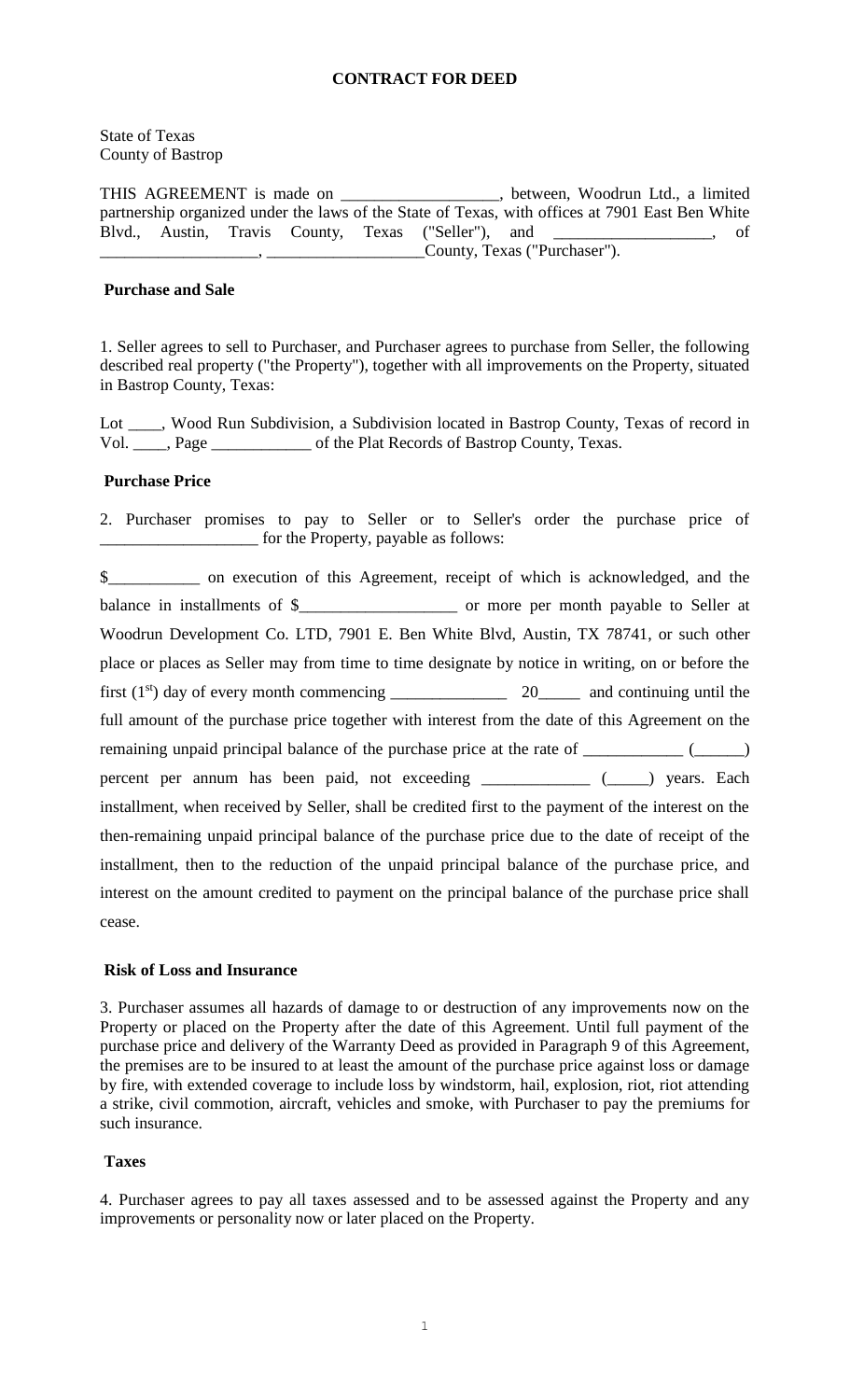5. At the option of Seller, Purchaser shall pay to Seller monthly a sum equal to one-twelfth (1/12) of the real estate taxes and insurance premiums, and Seller shall hold these payments in escrow for the annual payment of such taxes and premiums.

# **Good Condition and Repair**

6. Until full payment of the purchase price and delivery of the Warranty Deed as provided in Paragraph 9 of this Agreement, Purchaser agrees to maintain the Property and all improvements located on the Property at Purchaser's sole cost, and keep them in good repair and condition.

# **Personal Injuries**

7. Seller is not liable to Purchaser or Purchaser's agents or invitees, or to any other person for any injury to person or damage to property on or about the Property for any reason, and Purchaser agrees to indemnify Seller and hold Seller harmless from any loss arising out of any such damage or injury.

# **Right of Inspection**

8. Purchaser agrees that full inspection of the Property has been made and that neither Seller nor Seller's heirs, representatives, or assigns shall be held to any covenant respecting the condition of any improvements on the Property nor to any agreement for alterations, improvements, or repairs, unless the covenant or agreement relied on is in writing and attached to and made a part of this Agreement.

# **Conveyance on Full Performance**

9. On payment of the full amount of the purchase price and full compliance with the terms of this Agreement, Seller agrees to execute and deliver to Purchaser within thirty (30) days from the receipt of the final payment set out in Paragraph 2 above, a Warranty Deed conveying good and marketable title to the Property free and clear of all liens and encumbrances created by Seller against the Property, subject only to restrictive covenants and easements of record, if any existing as of the date of this Agreement against the Property, as well as the present existing building and zoning ordinances.

# **No Future Easements by Seller**

10. During the term of this Agreement, Seller shall not, without first having obtained the consent of Purchaser in writing, grant any easement in, over, or under the Property, or agree to any change in the present building and zoning ordinances.

# **Assignment by Purchaser**

11. If not in default of any of the terms, conditions, or covenants contained in this Agreement, Purchaser may, without the written consent of Seller, assign this Agreement, but any such assignment shall be subject to all of the terms and conditions of this Agreement and, notwithstanding any such assignment, Purchaser shall at all times remain fully responsible and liable for the purchase price of the premises and for compliance with all of the other obligations of Purchaser set forth in this Agreement. Seller is not required to honor any assignment of this Contract until a written notice of the assignment is delivered to Seller that is signed by both Purchaser and assignee.

# **Events of Default**

12. The following events shall be deemed to be events of default by Purchaser under this Agreement:

(a) Failure by Purchaser to make any payment of the purchase price or payment of interest as provided in this Agreement at the time the payment falls due.

(b) Failure of Purchaser to perform promptly any covenant or agreement provided for in this Agreement.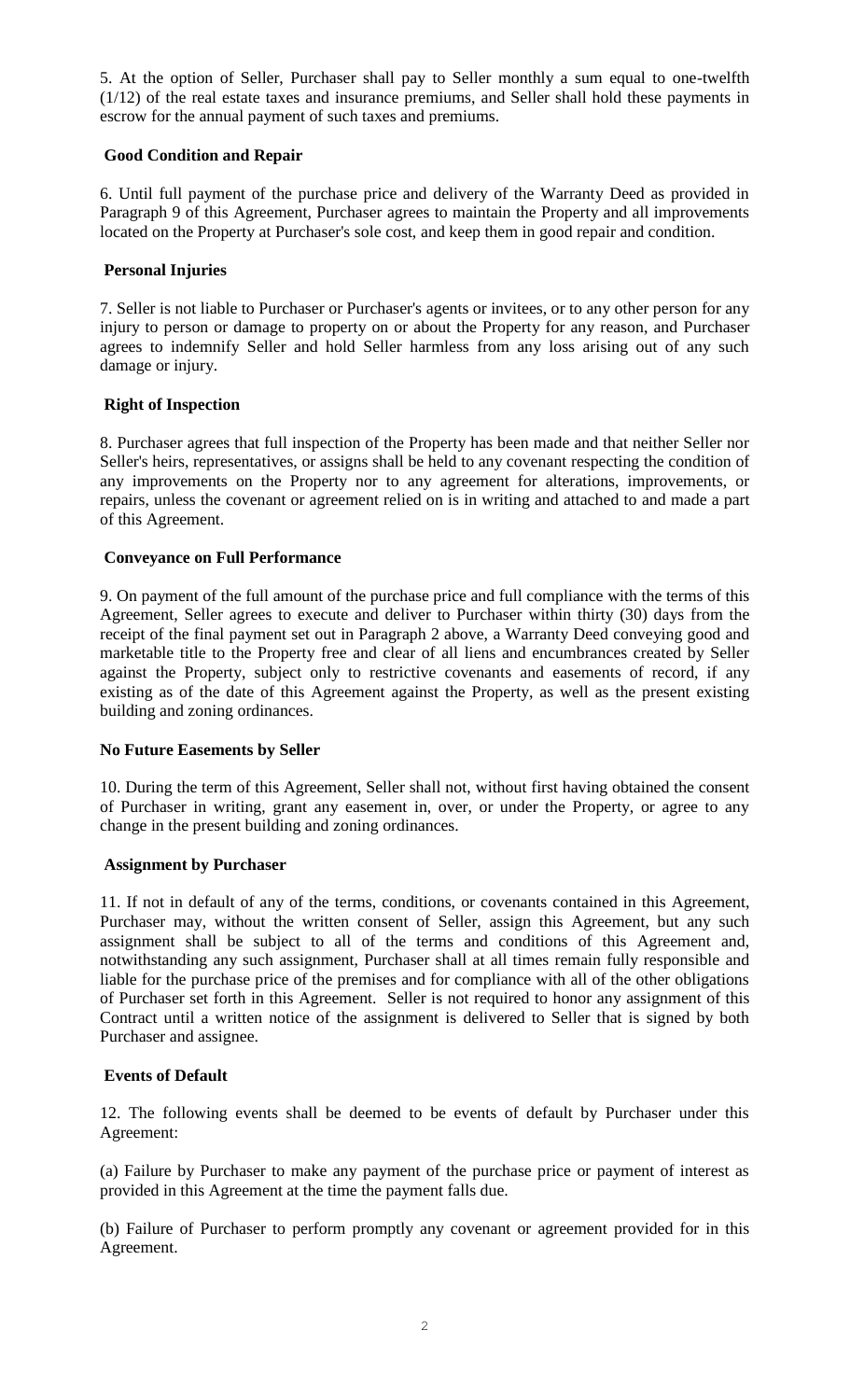(c) Insolvency of Purchaser, or transfer by Purchaser in fraud of creditors, or assignment by Purchaser for the benefit of Purchaser's creditors.

(d) Filing by Purchaser of a petition under any section or chapter of the Bankruptcy Code, as amended, or under any similar law or statute of the United States or any state; or judgment of Purchaser's bankruptcy or insolvency in proceedings filed against Purchaser.

(e) Appointment of a receiver or trustee for all or substantially all of the assets of Purchaser.

# **Seller's Remedies on Default**

13. On the occurrence of any of the events of default specified in Paragraph 12 of this Agreement, Seller shall have the option to pursue either of the following remedies without any notice or demand to Purchaser:

(a) To declare the entire unpaid debt, together with all accrued interest, immediately due and payable, and by appropriate action, in law or in equity, proceed to enforce collection the amount due; or

(b) To terminate this Agreement and retain as liquidated damages any payments made by Purchaser under this Agreement, to compensate Seller for breach of this Agreement and for rental and deterioration of the Property. If Seller elects this remedy, Purchaser shall immediately surrender the premises to Seller; if Purchaser fails to do so, Purchaser shall from and after the termination of this Agreement be a tenant at will of Seller, and Seller shall be entitled to bring an action for forcible detainer of the Property.

14. Notwithstanding the language contained in Paragraph 13 of this Agreement, Seller may elect to bring an action or actions on any intermediate overdue installment or on any payment or payments made by Seller and repayable by Purchaser. The covenant to pay intermediate installments, or to pay items repayable by Purchaser, is independent of the covenant to make a deed, and every such action is an action arising on contract for the recovery of money only, as if the promise to pay had been expressed in a different instrument. No such action shall constitute an election not to proceed otherwise as to any subsequent default, and no waiver by Seller of any default on the part of Purchaser shall be construed as a waiver of any subsequent default.

15. No rights or remedies given to Seller under this agreement shall be construed to deprive Seller of any rights or remedies otherwise given by law or equity.

# **Residential Property**

16. Notwithstanding the language contained in Paragraph 13 of this Agreement, it is agreed that if the Property is used or is to be used as the Purchaser's residence, Seller shall give notice to Purchaser of Seller's intention to enforce a forfeiture of the interest or an acceleration of the debt, or both, or obtain a rescission, in accordance with Sections 5.063, 5.064, and 5.065 of the Property Code of the State of Texas, as that law is in effect at the time the notice is given. It is further agreed that if, at the time of default, Purchaser has paid 40 percent or more of the amount due under Paragraph 2 of this Agreement, or the equivalent of 48 monthly payments under this Agreement, Seller shall not pursue its remedies of rescission or forfeiture and acceleration under Paragraph 13 of this Agreement; however, Seller shall have the power to designate a trustee to sell the Property in accordance with *Section 5.066 of the Property Code* of the State of Texas.

# **Attorney's Fees**

17. If, there is any breach or default by Seller or Purchaser of the obligations to the other under the terms, covenants, and conditions of this Agreement, it shall become necessary for either of the parties to employ an attorney to enforce or defend any of their rights or remedies under this Agreement, the prevailing party shall be entitled to any reasonable attorney's fees incurred as a result of this enforcement or defense, and shall also be entitled to be reimbursed for all expenses incurred in connection with such enforcement or defense.